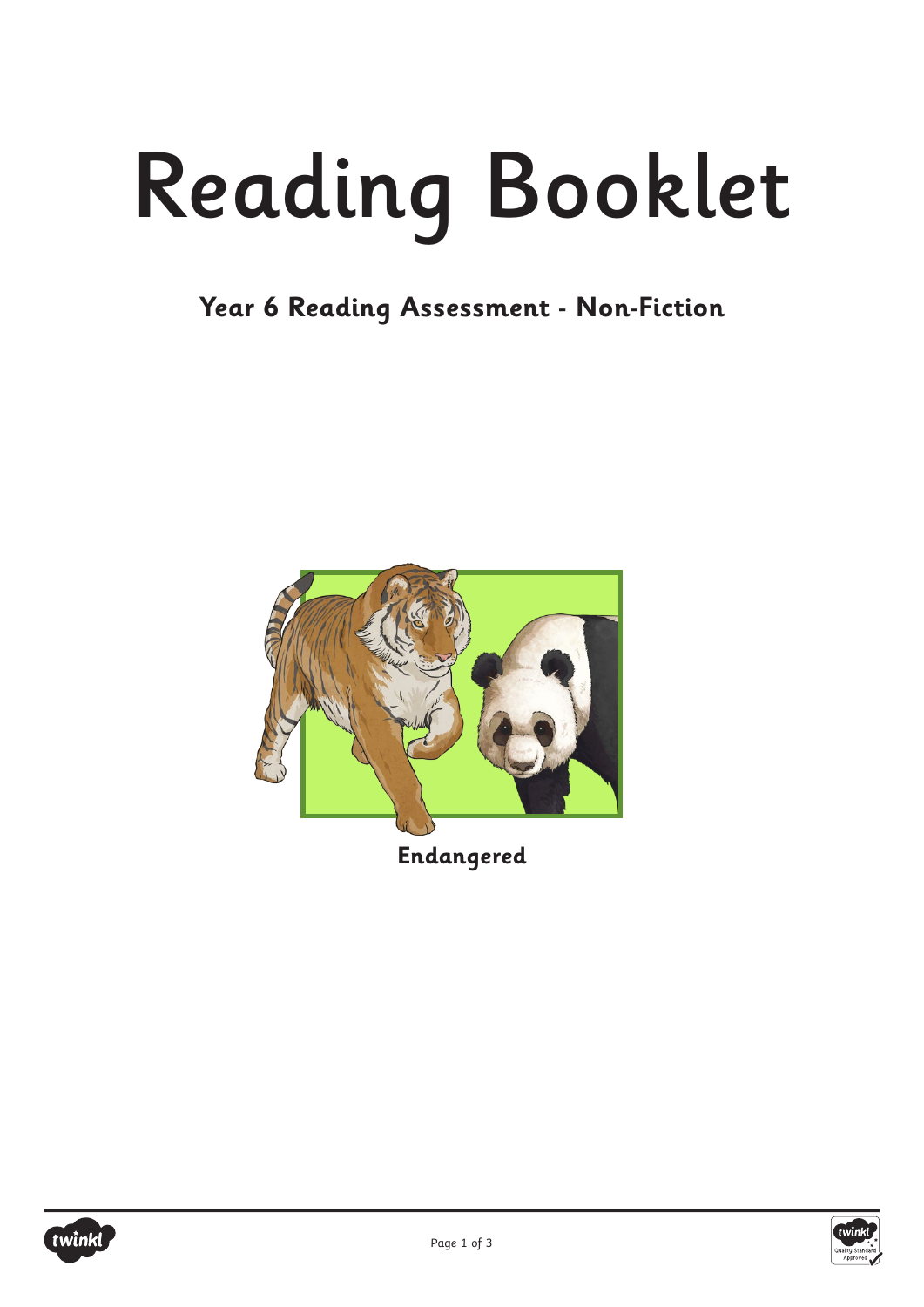# Endangered

## Introduction

Endangered animals are those species that are considered likely to become extinct, based on a current population trend. Their numbers known in the wild are low and thought to be decreasing.

Sadly, some species of animals are already now considered **Extinct** or **Extinct in the Wild**, including the famous dodo, a flightless bird thought to have been about one metre tall. Further examples include the passenger pigeon, the Tasmanian tiger and recently the West African black rhino.

According to a recent update of the 'Red List' produced by the International Union for Conservation of Nature (IUCN), 834 different species have now been classified as 'Extinct' with another 69 as 'Extinct in the Wild'.

Some other species are currently classed as **Endangered** or **Critically Endangered**, if facing a high or extremely high risk of extinction. There are further categories including **Vulnerable** and **Near-Threatened** for species which may face a risk of endangerment in the near future.

A large proportion of primates (such as apes, lemurs and monkeys) are at risk. However, there are success stories too. Some animals, like the bald eagle and the American alligator, were once on the brink of extinction but are now known to be recovering.

### What causes endangerment or extinction?

Animal extinction can occur due to natural or human causes. Natural causes include change of climate or sea levels. In more modern times, the most common causes are from human intervention such as hunting or habitat destruction. There are other possibilities too such as pollution, new diseases, new predators or a single catastrophic event.

### Why save them?

Plants and animals can be extremely important for the ecosystem of the Earth. Species depend on each other for survival. Aside from this, we want to be able to enjoy the beauty of nature and, once a species becomes extinct, it has gone forever.